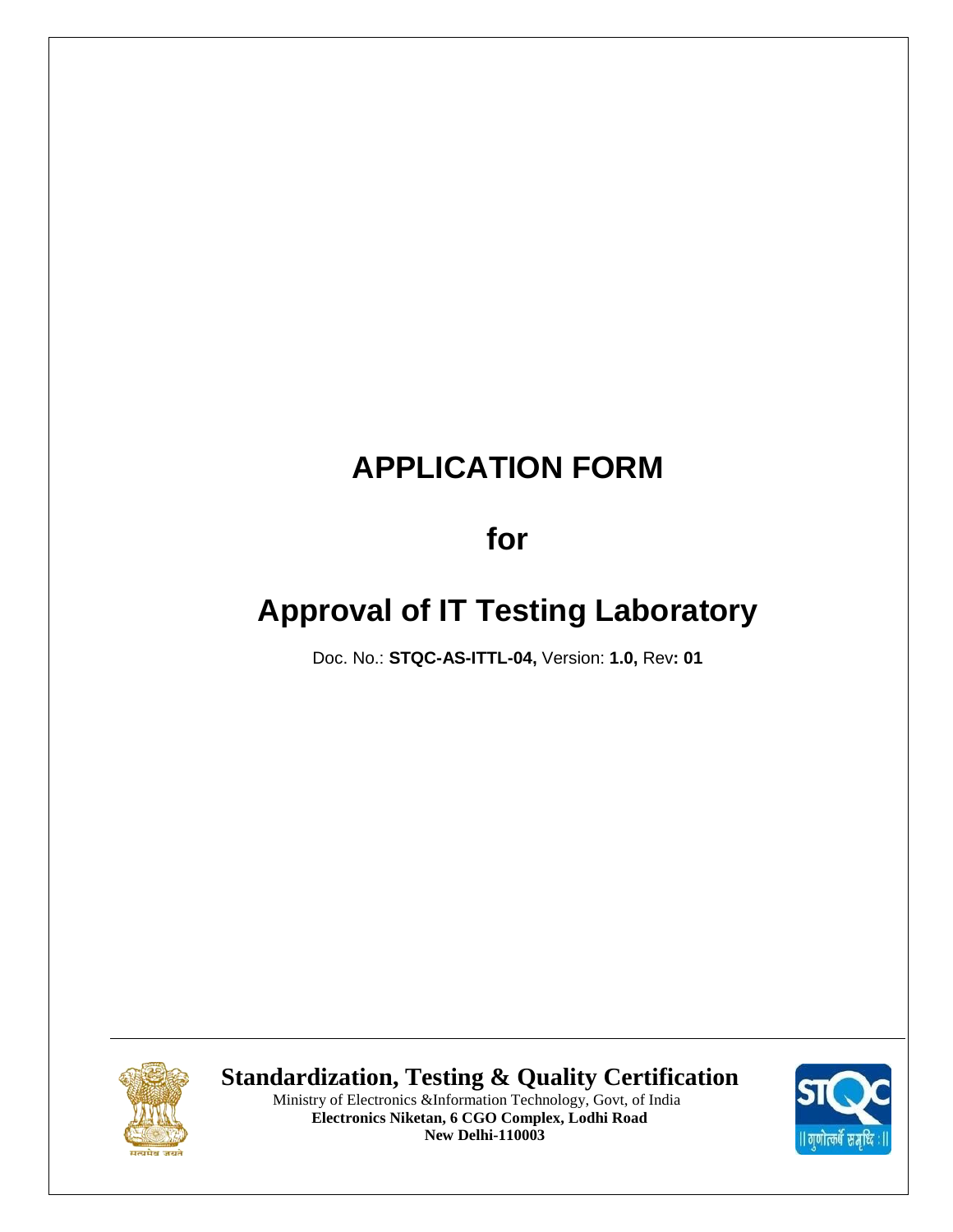(Application for approval or Change of Scope of Approval Under the STQC Approval scheme

| <b>Revision History</b> |                        |            |                           |  |  |  |
|-------------------------|------------------------|------------|---------------------------|--|--|--|
| <b>Issue Number</b>     | <b>Revision Number</b> |            | <b>Details of Changes</b> |  |  |  |
| 1.0                     | 00                     | 20.12.2013 |                           |  |  |  |
| 1.0                     | 01                     | 04.04.2019 | 1. Revision of Standards. |  |  |  |
|                         |                        |            | 2. Shifting of operation  |  |  |  |
|                         |                        |            | from Jaipur to Mumbai.    |  |  |  |

| Document        | <b>Application Form for Approval of IT Testing Laboratory</b> |                                                                             |  |            |             |  |  |
|-----------------|---------------------------------------------------------------|-----------------------------------------------------------------------------|--|------------|-------------|--|--|
| Doc No.         | <b>Issue No</b>                                               | <b>Revision No</b><br><b>Revision Date</b><br><b>Issue Date</b><br>Page no. |  |            |             |  |  |
| STOC-AS-ITTL-04 |                                                               | 20.12.2013                                                                  |  | 04.04.2019 | Page 1 of 8 |  |  |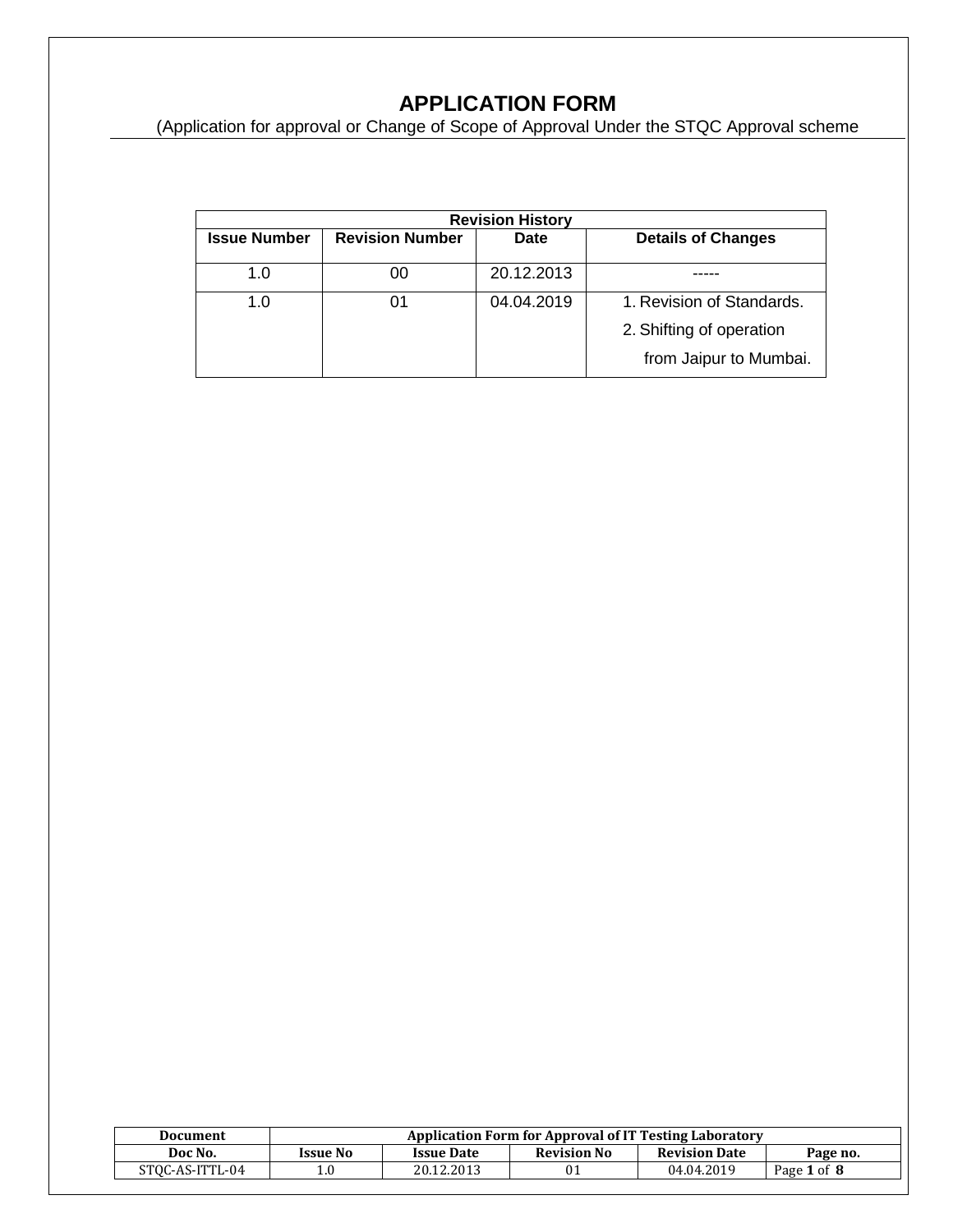(Application for approval or Change of Scope of Approval Under the STQC Approval scheme

|  | First Appro |
|--|-------------|
|--|-------------|

**Figure Approval Contracts Figure 2** Renewal of Approval



**Extension/Change of Scope** 

# **1. Laboratory Details:**

| $\mathbf{i}$ . | Name of the Testing Laboratory:<br>(Permanent Facility)                                                             |           |
|----------------|---------------------------------------------------------------------------------------------------------------------|-----------|
| ii.            | Address:                                                                                                            |           |
| iii.           | Telephone No.:                                                                                                      |           |
| iv.            | Fax No.:                                                                                                            |           |
| V.             | E-mail:                                                                                                             |           |
| vi.            | Website:                                                                                                            |           |
| vii.           | <b>Multi-location Testing</b><br>Laboratory? If Yes, pl. enclose<br>list with addresses & local<br>contact details. | Yes / No. |

#### **1.1 Do you conduct Testing in the following Category**

| a.            | At permanent location as above                                    | Yes / No |
|---------------|-------------------------------------------------------------------|----------|
| $\mathbf b$ . | At Site Facility (when undertaking testing at site of the client) | Yes / No |
| C.            | Temporary Facility (when a facility is created temporarily)       | Yes / No |

| Document        | Application Form for Approval of IT Testing Laboratory |                                                                             |    |            |             |  |  |  |
|-----------------|--------------------------------------------------------|-----------------------------------------------------------------------------|----|------------|-------------|--|--|--|
| Doc No.         | <b>Issue No</b>                                        | <b>Revision No</b><br><b>Revision Date</b><br><b>Issue Date</b><br>Page no. |    |            |             |  |  |  |
| STOC-AS-ITTL-04 | 1.0                                                    | 20.12.2013                                                                  | 01 | 04.04.2019 | Page 2 of 8 |  |  |  |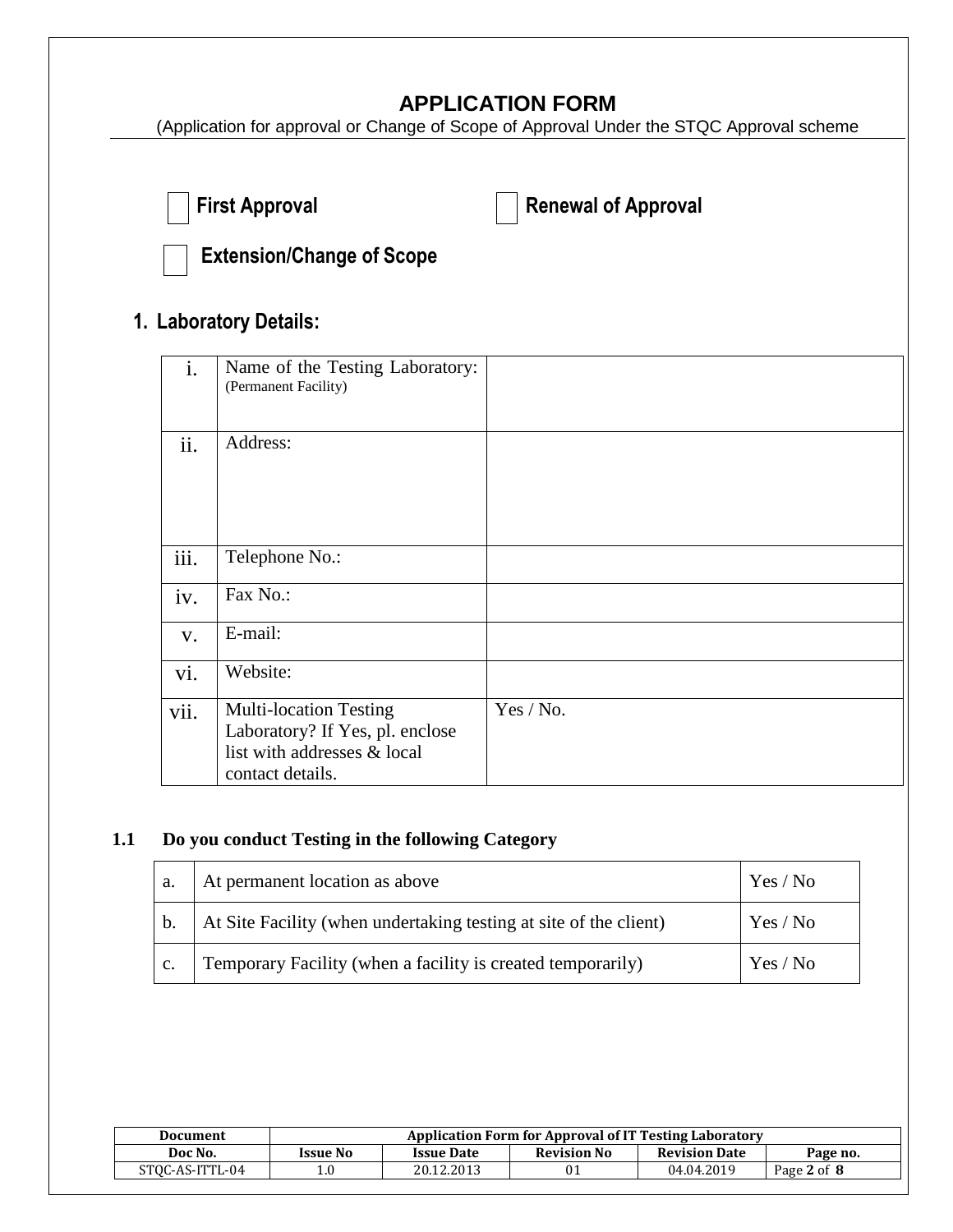|     | (Application for approval or Change of Scope of Approval Under the STQC Approval scheme                                                                                            |  |                       |  |                      |  |                                                                                                                                                                                                                               |  |
|-----|------------------------------------------------------------------------------------------------------------------------------------------------------------------------------------|--|-----------------------|--|----------------------|--|-------------------------------------------------------------------------------------------------------------------------------------------------------------------------------------------------------------------------------|--|
| 1.2 | <b>Name of Parent Organization</b> (if part of an organization)                                                                                                                    |  |                       |  |                      |  |                                                                                                                                                                                                                               |  |
|     |                                                                                                                                                                                    |  |                       |  |                      |  |                                                                                                                                                                                                                               |  |
|     |                                                                                                                                                                                    |  |                       |  |                      |  | E-mail is a series of the series of the series of the series of the series of the series of the series of the series of the series of the series of the series of the series of the series of the series of the series of the |  |
|     | 1.3 Legal identity of Laboratory and date of establishment<br>(Please give Registration No. and name of authority who granted the registration)<br>Enclose copy of legal identity. |  |                       |  |                      |  |                                                                                                                                                                                                                               |  |
|     | <b>1.4 Type of laboratory by service</b> (please $\sqrt{}$ in appropriate box)                                                                                                     |  |                       |  |                      |  |                                                                                                                                                                                                                               |  |
|     | open to others                                                                                                                                                                     |  | partly open to others |  | an in-house activity |  |                                                                                                                                                                                                                               |  |

## **1.5 Other approvals/certifications/accreditations if any of laboratory as of date:**

| Approval/Certification/Accreditation<br><b>Body</b> | Scope of<br>approvals/accreditations | Valid upto |
|-----------------------------------------------------|--------------------------------------|------------|
|                                                     |                                      |            |
|                                                     |                                      |            |
|                                                     |                                      |            |

#### **1.6 Field of Testing for which laboratory intends to go for approval**

(Please  $\sqrt{ }$  in the appropriate box, separate application to be filled for each discipline)

| Code<br>No.     |         | Type of Testing                 |  | V                 | Code<br>No. | Type of Testing                          |                                                               |  |          |
|-----------------|---------|---------------------------------|--|-------------------|-------------|------------------------------------------|---------------------------------------------------------------|--|----------|
| 01              |         | <b>Functionality Testing</b>    |  |                   | 07          |                                          | Vulnerability Analysis &<br><b>Penetration Testing</b>        |  |          |
| 02              |         | <b>Performance Testing</b>      |  |                   | 08          |                                          | <b>Portability Testing</b>                                    |  |          |
| 03              | Testing | <b>Application Security</b>     |  |                   | 09          | Interoperability testing                 |                                                               |  |          |
| 04              |         | <b>Usability Testing</b>        |  |                   | 10          | Accessibility testing                    |                                                               |  |          |
| 05              |         | Code review                     |  |                   | 11          | Configuration & Compatibility<br>Testing |                                                               |  |          |
| 06              |         | <b>Network Security Testing</b> |  |                   | 12          | <b>Website Testing</b>                   |                                                               |  |          |
| <b>Document</b> |         |                                 |  |                   |             |                                          | <b>Application Form for Approval of IT Testing Laboratory</b> |  |          |
| Doc No.         |         | <b>Issue No</b>                 |  | <b>Issue Date</b> |             | <b>Revision No</b>                       | <b>Revision Date</b>                                          |  | Page no. |
| STQC-AS-ITTL-04 |         | 1.0                             |  | 20.12.2013        |             | Page 3 of 8<br>04.04.2019<br>01          |                                                               |  |          |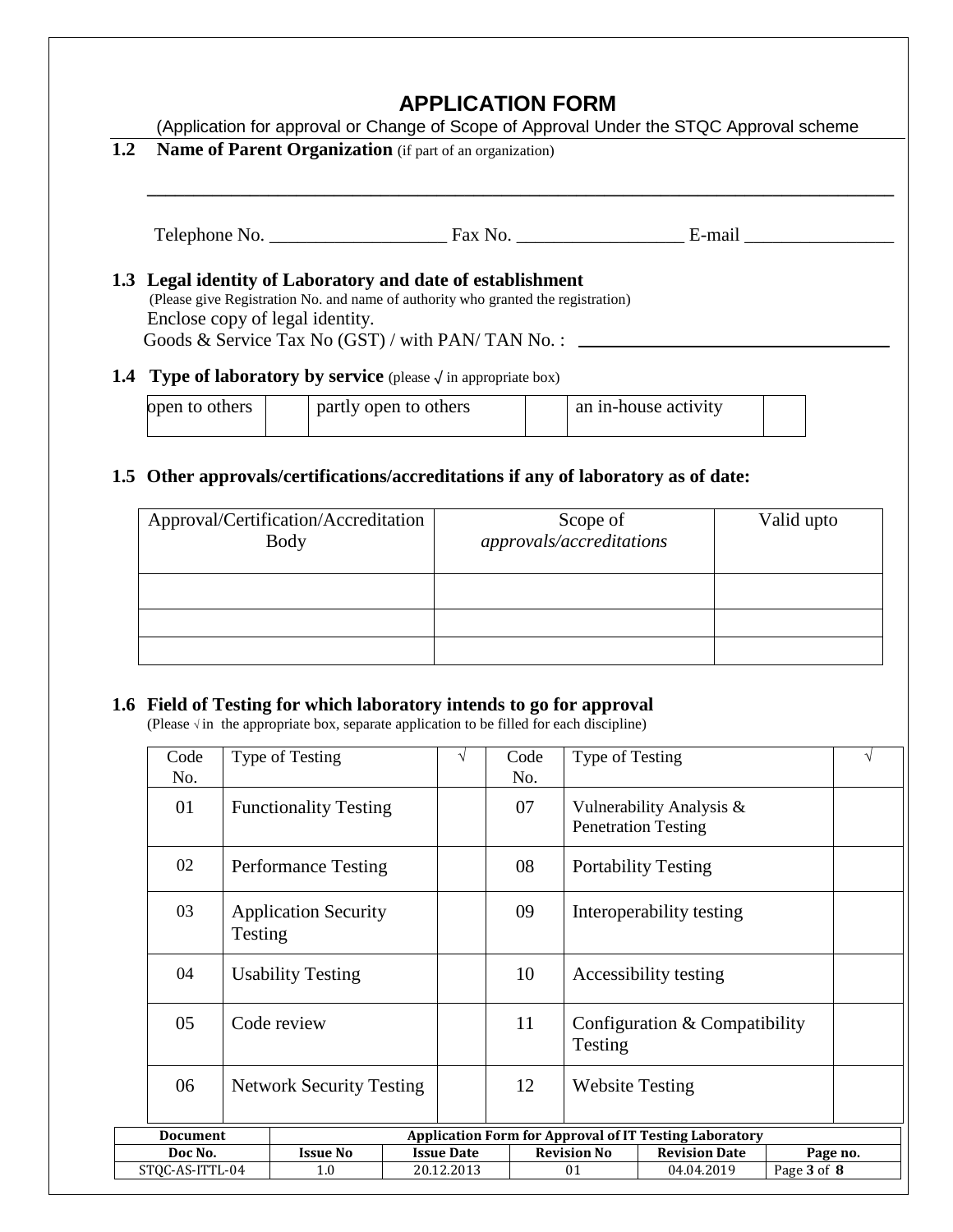(Application for approval or Change of Scope of Approval Under the STQC Approval scheme

## **2.0 E-governance projects undertaken/plan to undertake:**

| e-Gov Project                                | <b>Client</b><br><b>Organization</b> | Scope of Testing   Period | <b>From/to</b> | <b>Status</b><br><b>Ongoing/completed</b> |
|----------------------------------------------|--------------------------------------|---------------------------|----------------|-------------------------------------------|
| <b>Enclose list of e-governance projects</b> |                                      |                           |                |                                           |

### **3.0 Organization**

#### **3.1 Senior Management**

#### 3.1.1 Chief Executive/Head of the laboratory: \_\_\_\_\_\_\_\_\_\_\_\_\_\_\_\_\_\_\_\_\_\_\_\_\_\_\_\_\_\_\_\_\_\_\_

| $\mathbf{r}$<br>Telephone No. | Mobi<br>NO. | Email ID |
|-------------------------------|-------------|----------|
|                               |             |          |

#### 3.1.2 Person responsible for the laboratory management system: \_\_\_\_\_\_\_\_\_\_\_\_\_\_\_\_\_\_\_\_\_\_\_\_\_\_\_\_\_\_\_\_\_\_

| <b>Telephone No.</b> | <b>Mobile No.</b> | Email ID |  |
|----------------------|-------------------|----------|--|
|                      |                   |          |  |

## 3.1.3 Person responsible for Technical operations: \_\_\_\_\_\_\_\_\_\_\_\_\_\_\_\_\_\_\_\_\_\_\_\_\_\_\_\_\_\_

| Telephone No. | $\mathbf{N_{0.}}$<br>$M_0$ kilo | mail ID. |
|---------------|---------------------------------|----------|
|               |                                 |          |

#### 3.1.4 Contact person for interacting with STQC: \_\_\_\_\_\_\_\_\_\_\_\_\_\_\_\_\_\_\_\_\_\_\_\_\_\_\_\_\_\_\_\_\_

| Telephone No. | Mobile No. | Email ID |
|---------------|------------|----------|
|               |            |          |

3.1.5 Information regarding any individual or organization that has provided consultancy for preparing towards laboratory accreditation based on ISO/IEC 17025:2017:

| <b>Telephone No.</b> | Mobile No. | Email ID |
|----------------------|------------|----------|
|                      |            |          |

| Document        | Application Form for Approval of IT Testing Laboratory |                   |                    |                      |             |
|-----------------|--------------------------------------------------------|-------------------|--------------------|----------------------|-------------|
| Doc No.         | <b>Issue No</b>                                        | <b>Issue Date</b> | <b>Revision No</b> | <b>Revision Date</b> | Page no.    |
| STOC-AS-ITTL-04 | 1.0                                                    | 20.12.2013        |                    | 04.04.2019           | Page 4 of 8 |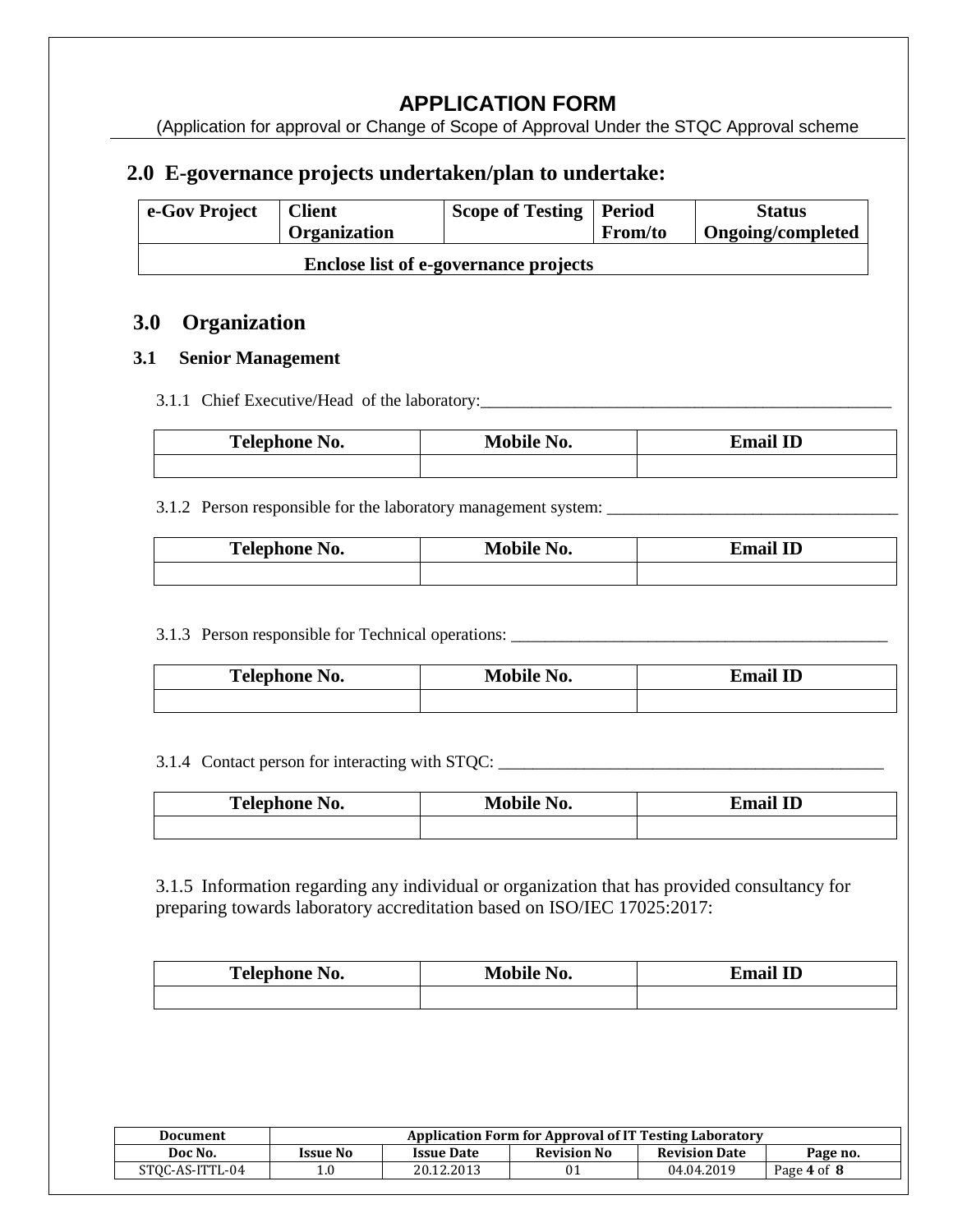(Application for approval or Change of Scope of Approval Under the STQC Approval scheme

#### **3.2 Organization Chart**

- 3.2.1. Indicate in an organization chart the operating departments of the testing laboratory for which accreditation is being sought (please append)
- 3.2.2 Indicate how the testing laboratory is related to external organizations or to its own parent organization (where applicable)
- 3.2.3 How do you establish independence of testing laboratory from other activities of the parent organization?

#### **3.3. Employees**

(Please clearly indicate staff responsible for testing at permanent/other location(s) & at site)

| Sl.<br>No. | Name | Designation | Academic and<br>Professional<br>Qualifications with<br>field of specialization | Experience related to<br>present work (in years) | Total<br>Experience |
|------------|------|-------------|--------------------------------------------------------------------------------|--------------------------------------------------|---------------------|
|            |      |             |                                                                                |                                                  |                     |

\* Please enclose as Annexure

#### **3.5 List of major SW test tools available for use**

| Sl.<br>No. | Type of Testing | Simulator / SW Tool | Supplier | License Validity upto<br>(if applicable) |
|------------|-----------------|---------------------|----------|------------------------------------------|
|            |                 |                     |          |                                          |
|            |                 |                     |          |                                          |
|            |                 |                     |          |                                          |
|            |                 |                     |          |                                          |

| Document        | Application Form for Approval of IT Testing Laboratory                             |            |  |            |             |
|-----------------|------------------------------------------------------------------------------------|------------|--|------------|-------------|
| Doc No.         | <b>Revision No</b><br><b>Revision Date</b><br><b>Issue No</b><br><b>Issue Date</b> |            |  |            | Page no.    |
| STOC-AS-ITTL-04 | $1.0\,$                                                                            | 20.12.2013 |  | 04.04.2019 | Page 5 of 8 |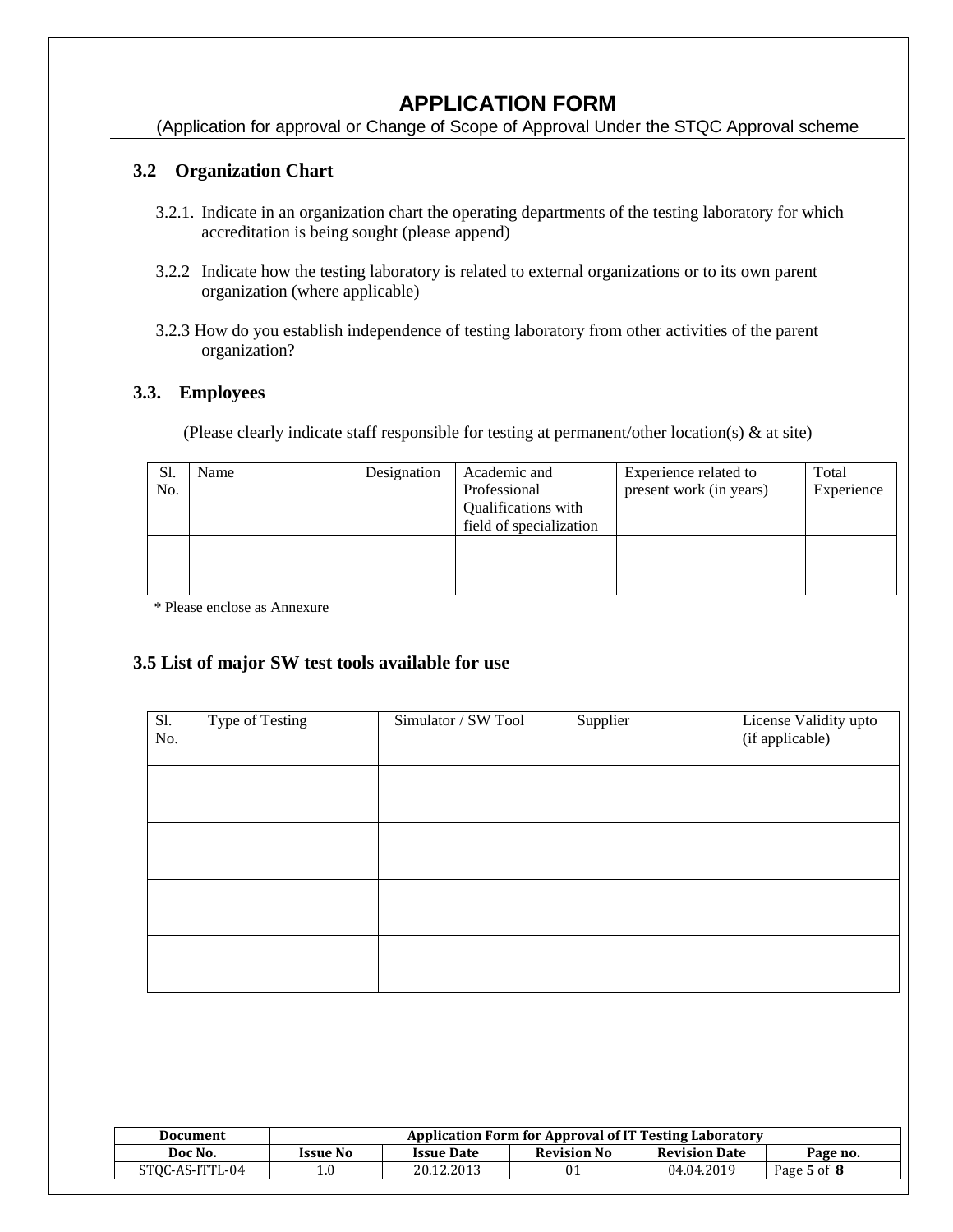(Application for approval or Change of Scope of Approval Under the STQC Approval scheme

#### **3.6 Proposed Scope of Approval**

(Laboratories performing site testing shall clearly identify the specific tests performed at permanent laboratory and/ or at site.)

| <b>Test Item</b>         | <b>Activity</b> | <b>Reference Standard</b> | <b>Test Method</b> |
|--------------------------|-----------------|---------------------------|--------------------|
| Software                 |                 |                           |                    |
| Applications and         |                 |                           |                    |
| Systems/Web              |                 |                           |                    |
| Applications /           |                 |                           |                    |
| <b>Computer Networks</b> |                 |                           |                    |
|                          |                 |                           |                    |
|                          |                 |                           |                    |
|                          |                 |                           |                    |
|                          |                 |                           |                    |
|                          |                 |                           |                    |
|                          |                 |                           |                    |

Note: Annexure be enclosed if required for location-wise scope

**3.7 Authorized Signatories (**Please refer Approval Criteria STQC-AS-ITTL-03 for qualification and experience details)

#### 3.7.1 Authorized signatories for approval of test reports

| Sl.<br>No <sub>1</sub> | Laboratory/<br>Department/ | Name $&$<br>Designation | <i><b>Oualification</b></i><br>with | Experience in<br>years related to | Relevant<br><b>Training</b> | Authorized for<br>which specific | Specimen<br>Signature |
|------------------------|----------------------------|-------------------------|-------------------------------------|-----------------------------------|-----------------------------|----------------------------------|-----------------------|
|                        | Section                    | of Signatory            | Specialization                      | present work                      |                             | Type of testing                  |                       |
|                        |                            |                         |                                     |                                   |                             |                                  |                       |
|                        |                            |                         |                                     |                                   |                             |                                  |                       |
|                        |                            |                         |                                     |                                   |                             |                                  |                       |
|                        |                            |                         |                                     |                                   |                             |                                  |                       |

## **4. Internal Audit and Management Review details:**

**4.1** No. of Internal audits conducted: \_\_\_\_\_\_ no.

Frequency of audit: once / twice / quarterly /

Last Internal Audit conducted: on/from / /20 \_\_\_\_\_

 Whether all requirements of ISO/IEC 17025: 2017 and STQC Approval criteria covering all activities of laboratory have been audited: **YES/NO**

| <b>Document</b> | Application Form for Approval of IT Testing Laboratory |                   |                    |                      |             |
|-----------------|--------------------------------------------------------|-------------------|--------------------|----------------------|-------------|
| Doc No.         | <b>Issue No</b>                                        | <b>Issue Date</b> | <b>Revision No</b> | <b>Revision Date</b> | Page no.    |
| STOC-AS-ITTL-04 |                                                        | 20.12.2013        |                    | 04.04.2019           | Page 6 of 8 |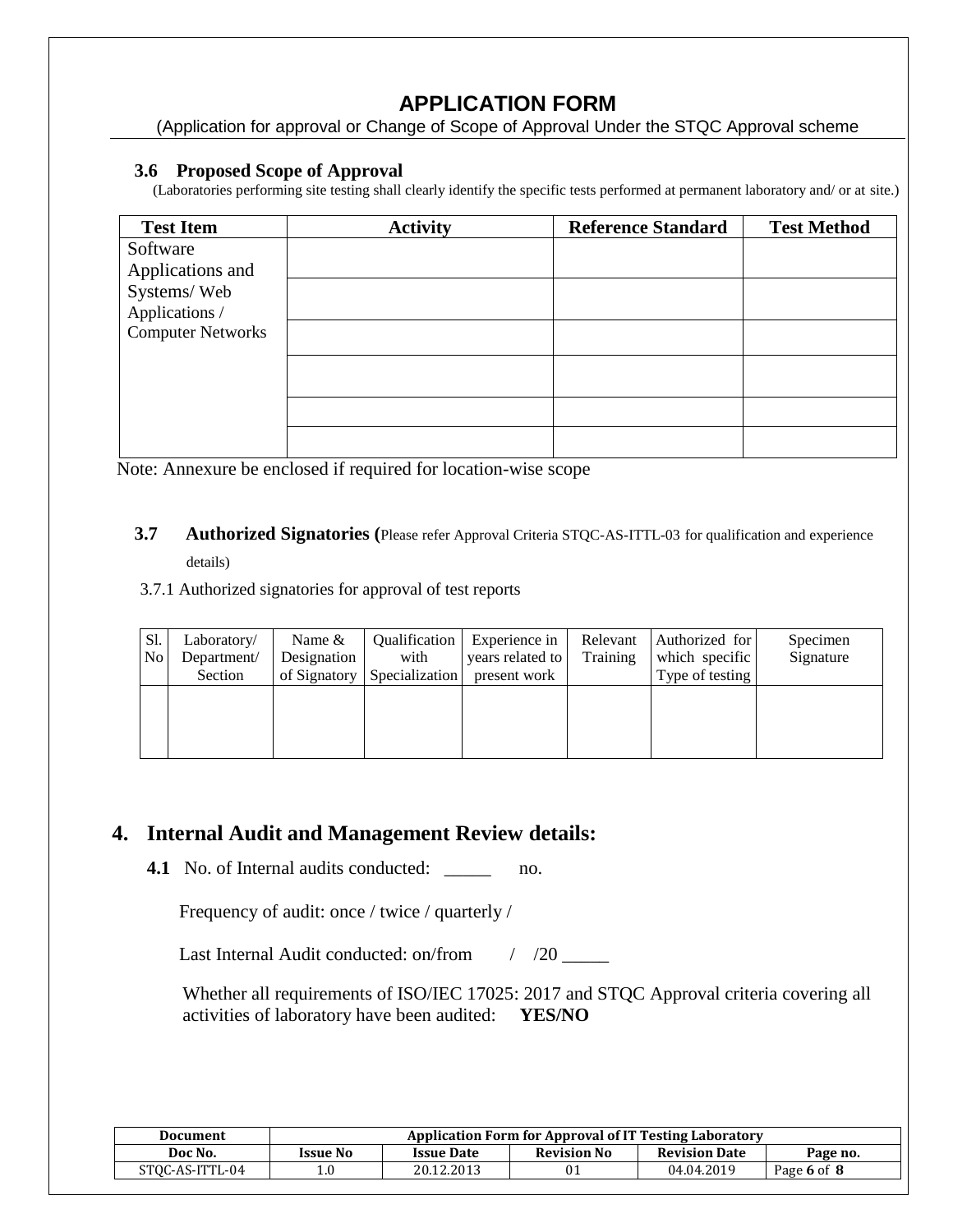(Application for approval or Change of Scope of Approval Under the STQC Approval scheme

| 4.2 Management review                           |                |
|-------------------------------------------------|----------------|
| No. of Management Reviews conducted: ______     | no.            |
| Frequency of Review: once / twice / quarterly / |                |
| Last Management Review conducted: on/from       | $\frac{1}{20}$ |
|                                                 |                |

# **5. Any other information you would like to add:**

## **6. Application Fees:**

6.1 Number of Codes Applied for Approval: \_\_\_\_\_\_\_\_

- 6.2 Application fees in Rs.
- 6.3 Please enclose copy of Receipt obtained from NTRP.

| Document        | Application Form for Approval of IT Testing Laboratory |                   |                    |                      |             |
|-----------------|--------------------------------------------------------|-------------------|--------------------|----------------------|-------------|
| Doc No.         | <b>Issue No</b>                                        | <b>Issue Date</b> | <b>Revision No</b> | <b>Revision Date</b> | Page no.    |
| STOC-AS-ITTL-04 | 1.0                                                    | 20.12.2013        |                    | 04.04.2019           | Page 7 of 8 |